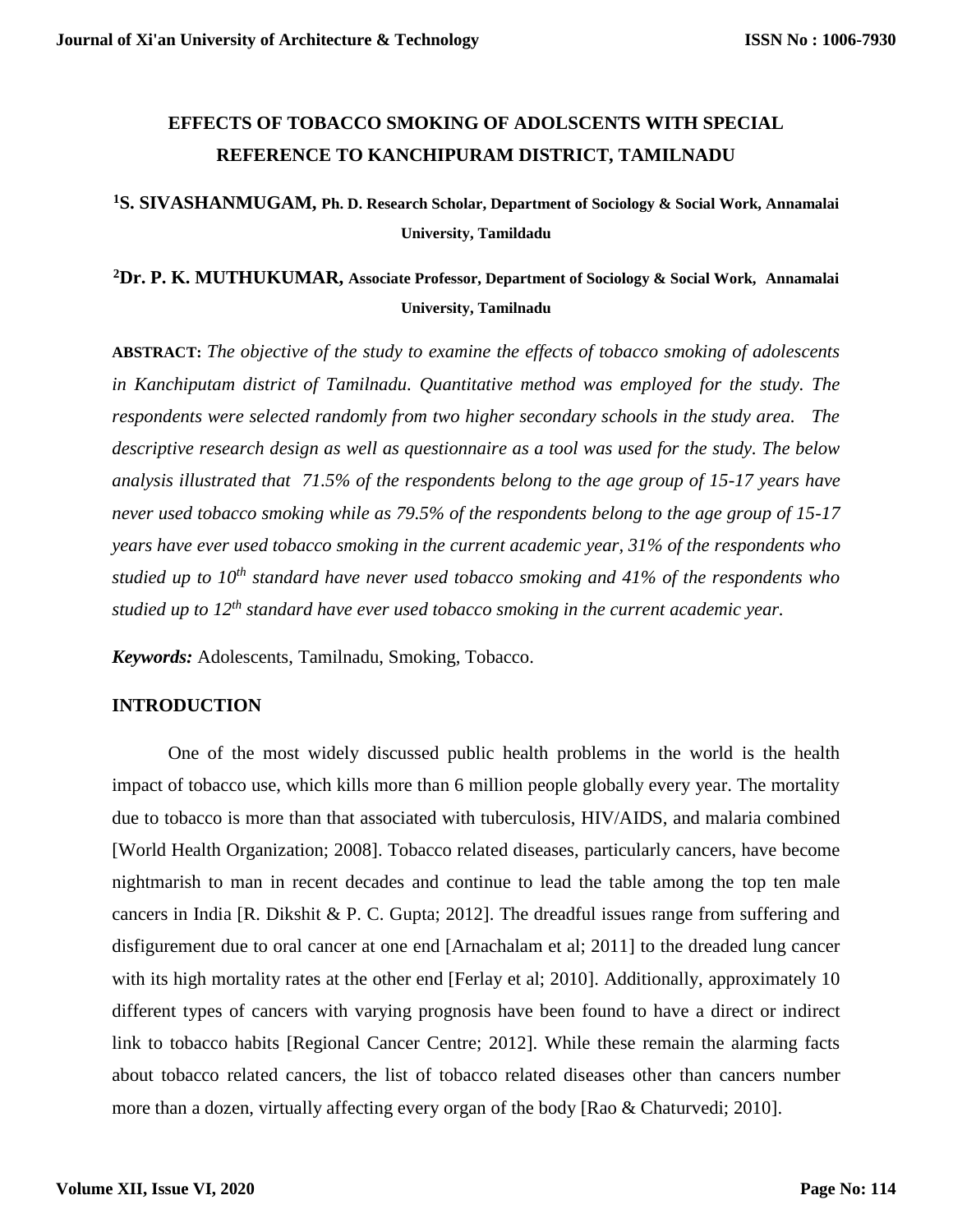Tobacco use in adolescents is reaching pandemic levels. The World Bank has reported that nearly 82,000-99,000 children and adolescents all over the world begin smoking every day [Jha, P. & Chaloupka, FJ; 1999]. About half of them would continue to smoke to adulthood and half of the adult smokers are expected to die prematurely due to smoking related diseases. If current smoking trends continue, tobacco will kill nearly 250 million of today's children [Heishman, SJ; 2001]. India is the second most populous country in the world. It is a secular country but the Hindus form the majority. Hinduism traditionally advocates abstinence from all intoxicants. Even then, India is the third largest producer and consumer of tobacco in the world. The country has a long history of tobacco use. Tobacco is used in a variety of ways in India; its use has unfortunately been well recognized among the adolescents [Patel, DR; 1999]. Tobacco addiction of a large number of adults has been initiated during the adolescence [Warren et al; 2000]

Among the 1 billion smokers in the world, nearly 80% live in low and middle income countries. In India, it is estimated that more than one-third of the population aged 15 years and above are current tobacco users. Over a million tobacco related deaths are reported annually in India [International Institute for Population Sciences (IIPS); 2010]. The figures are alarming for a country like India which has the world's largest youth population [The Economic Times; 2016]. Currently the tobacco companies aggressively target young population of the developing countries to market tobacco products.

India's tobacco control measures are complex because of the large population, easy availability of inexpensive tobacco products, and disproportionate implementation of tobacco control laws particularly in the rural areas [Kaur & Jain; 2011].

Today, the single greatest opportunity for preventing non-communicable disease in the world points to the prevention of tobacco use in young people [Kumar et al; 2014]. Improvement of tobacco control measures, particularly targeting the youth, is important because of its long term impact in adulthood. It is understood that tobacco addiction among the majority of adults has been initiated during their adolescence period [Park; 2011]. It is estimated that nearly three quarters of premature deaths among adults are due to behavioural patterns that emerge during adolescence, including smoking, violence, and sexual behaviour [World Health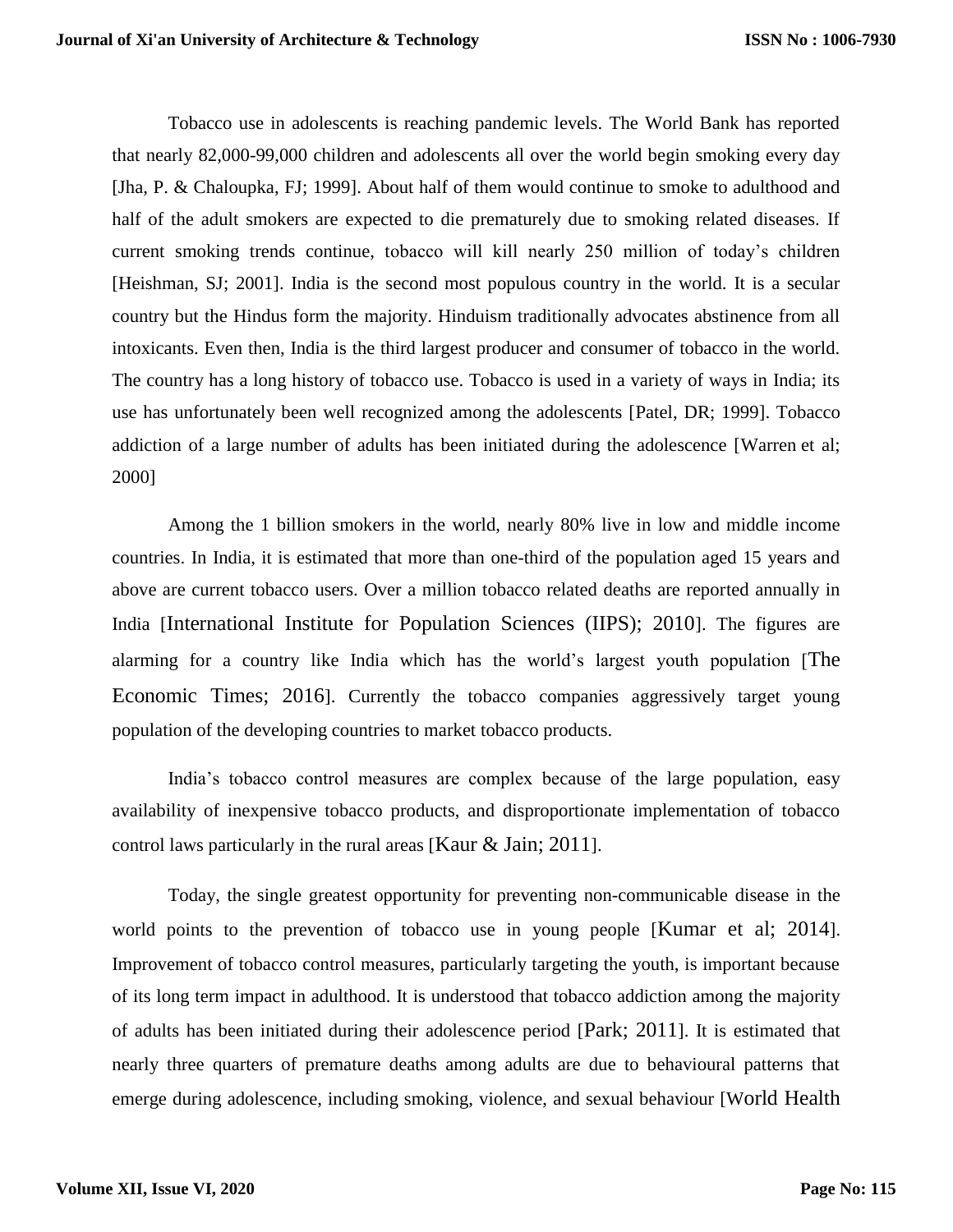Organisation; 2002]. The Global Youth Tobacco Survey (GYTS), a cross-sectional survey conducted among school students, aged 13–15 years, highlighted that the overall prevalence of current tobacco users in India was 14.6% in the year 2009. The GYTS also pointed out that second hand smoke exposure was found among one in five students at homes, where others smoked [Gajalakshmi & Kanimozhi; 2010]. Similar to tobacco, alcohol consumption during adolescent period could have profound implications in health, risking brain development, and violence and was found to be a significant predictor for alcohol dependence in adulthood [Bonomo et al; 2004].

#### **PTTERNS OF USE**

Tobacco is used in a wide variety of ways in India including smoking and smokeless use.

## **Smoking Practices**

Tobacco is smoked in the forms of **beedis** and cigarettes or by using devices like **hooka, hookli, chhutta, dhumti, or chillum**. Smoking of cigars and pipes are not common in India, as they are in most western countries.

Cigarette smoking is common in urban areas. Both locally manufactured and imported brands of cigarettes are available. However, because of relatively higher cost of cigarettes as compared to other forms of tobacco, cigarette smoking is more common among the upper and middle socioeconomic classes than among the poor population.

**Beedi** is a cheap smoking stick, handmade by rolling a dried, rectangular piece of temburni leaf (Diospyros melanaxylon) with 0.15–0.25 g of sun-dried, flaked tobacco filled into a conical shape and the roll is secured with a thread. The length of a beedi varies from 4.0–7.5 cm. Beedis are commercially available in small packets.

**Hooka** (a hubble bubble Indian pipe) is an indigenous device, made out of wooden and metallic pipes, used for smoking tobacco. The tobacco smoke passes through water kept in a spherical receptacle, in which some aromatic substances may also be added. Hooka smoking is a common method of socializing among the village folk, especially in the Northern and Eastern parts of India, and is a part of the rural cultural life. Its use is more common among the adults and older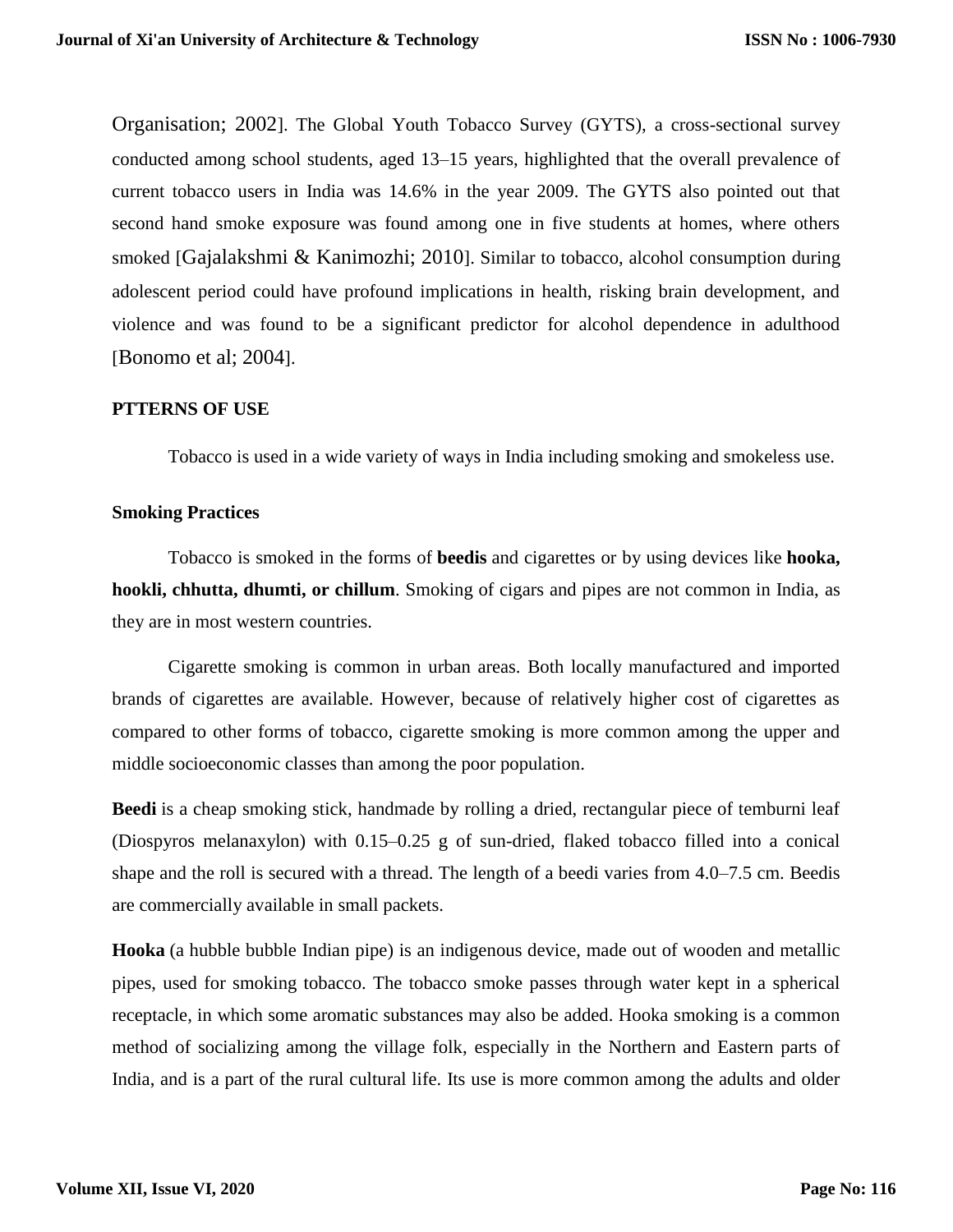generation. However, it is not popular among adolescents, because the adults generally discourage younger population from using hooka.

**Hookli** is a short clay pipe-like device, being about 7 cm long, and is used for smoking tobacco in some parts of the country.

**Chhutta** is a coarsely prepared roll of tobacco (cheroot), smoked with the burning end inside the mouth (reverse chhutta smoking). Its use is prevalent in coastal areas of the province of Andhra Pradesh in southeastern India.

**Dhumti** is a cigar-like product made by rolling tobacco leaves inside the leaf of jackfruit tree. Occasionally, dried leaf of a banana plant is used. Males smoke dhumti in conventional manner, whereas females smoke it in a reverse manner, i.e., keeping the burning end inside the mouth. Dhumti smoking is quite popular in the Goa province of the Western India.

According to the most recent Government of India's National Sample Survey data, there are 184 million tobacco consumers in India. About 40% of them use smokeless tobacco, 20% consume cigarettes, and another 40% smoke beedis. Smokeless tobacco use includes *pan* masala and chewing of tobacco in different forms. Tobacco is also smoked using indigenous devices like hooka, chhutta or dhumti in different parts of the country. Thus, in contrast to the other parts of the world, tobacco is used in a variety of ways in India, which include smoking and smokeless tobacco use.

## **RESEARCH METHODOLOGY**

## **Objective of the Study**

To analyze the effects of tobacco smoking among adolescents in Kanchipuram district of Tamilnadu

## **Sources of Data**

The primary information gathered from respondents through questionnaire and the secondary data was collected from books, research papers, news papers, websites etc.

## **Research Design**

In this study investigator used descriptive research design has used to describe the effects of tobacco smoking of adolescents regarding their age groups and also their education in Kanchipuram district.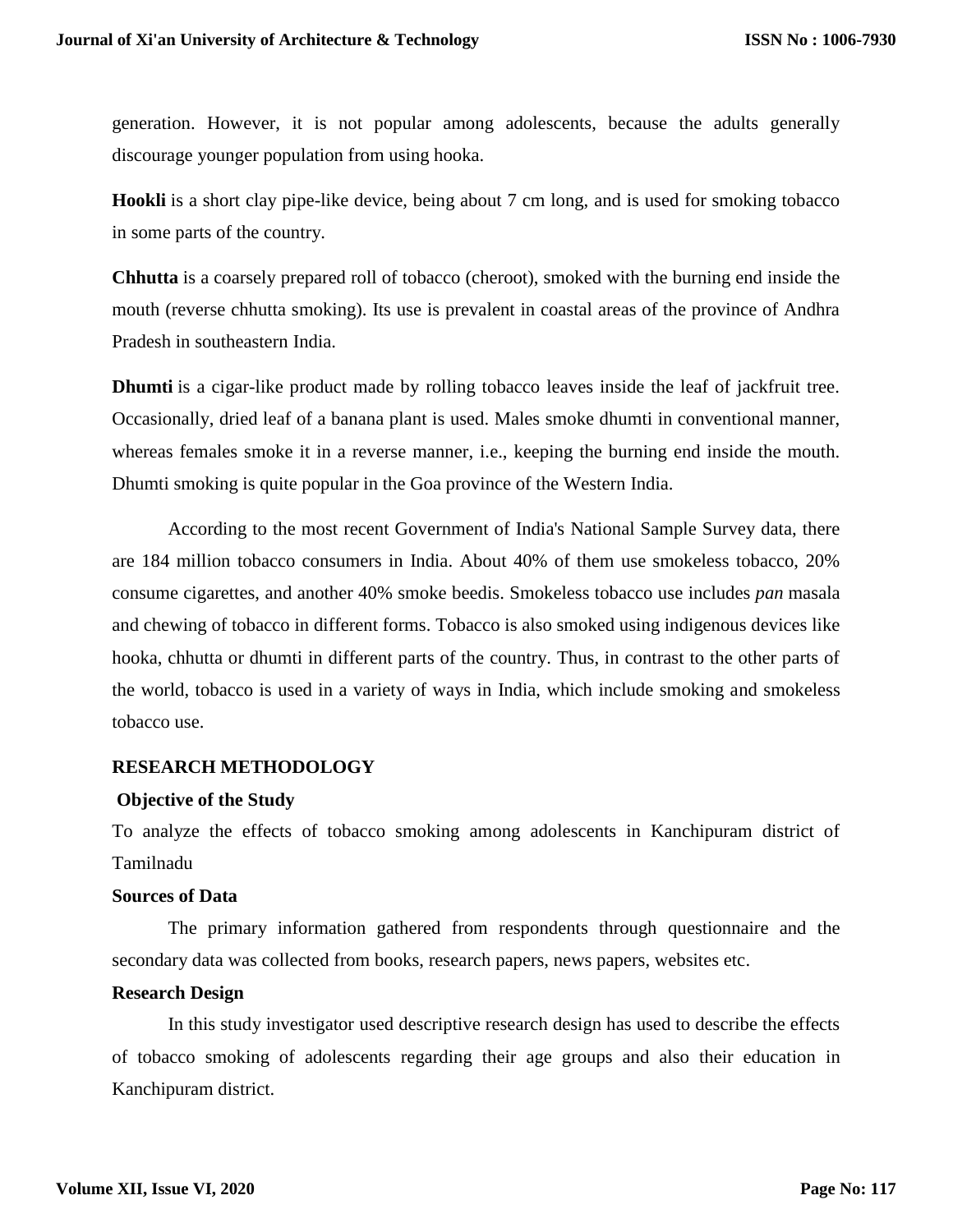## **Research Tools and Techniques**

A pretested self-structured questionnaire was used for the study. The respondents were selected randomly in two Higher Secondary Schools of Kanchipuram district. A total of 1200 self-reporting questionnaires were distributed to the students for the study. The participation in the study was 89% with 1114 students responding by returning the filled-up questionnaire.

## **Data Analysis**

Statistical analysis was done using the SPSS version 16 software. For categorical variables, Analysis of Variance Test (ANOVA) was used.

# **Table: 1. Distribution of never and ever users of tobacco in the current academic year based on age group and education**

| Factors                                                        | Never users | Ever users in the | Total      | p-value   |
|----------------------------------------------------------------|-------------|-------------------|------------|-----------|
|                                                                | $(n=1031)$  | current academic  |            |           |
|                                                                |             | year $(n=83)$     |            |           |
| Age group                                                      |             |                   |            |           |
| $<$ 14 years                                                   | 254(24.6)   | 6(7.2)            | 260(23.3)  | $0.0001*$ |
| $15-17$ years                                                  | 738 (71.5)  | 66 (79.5)         | 804 (72.2) |           |
| $>18$ years                                                    | 39(3.7)     | 11(13.3)          | 50(4.5)    |           |
|                                                                |             |                   |            |           |
| Tobacco Smoking use among Adolescents based on their Education |             |                   |            |           |
| Factors                                                        | Never users | Ever users in the | Total      | p-value   |
|                                                                | $(n=1031)$  | current academic  |            |           |
|                                                                |             | year $(n=83)$     |            |           |
| 9 <sup>Th</sup> Class                                          | 191(18.5)   | 9(10.8)           | 200(18)    | $0.019*$  |
| $\overline{1}0^{Th}$ Class                                     | 320(31)     | 19(22.9)          | 339 (30.4) |           |
| $11$ <sup>Th</sup> Class                                       | 218(21.1)   | 21(25.3)          | 239(21.5)  |           |
| $12^{Th}$ Class                                                | 302(29.3)   | 34(41)            | 336 (30.2) |           |

Primary data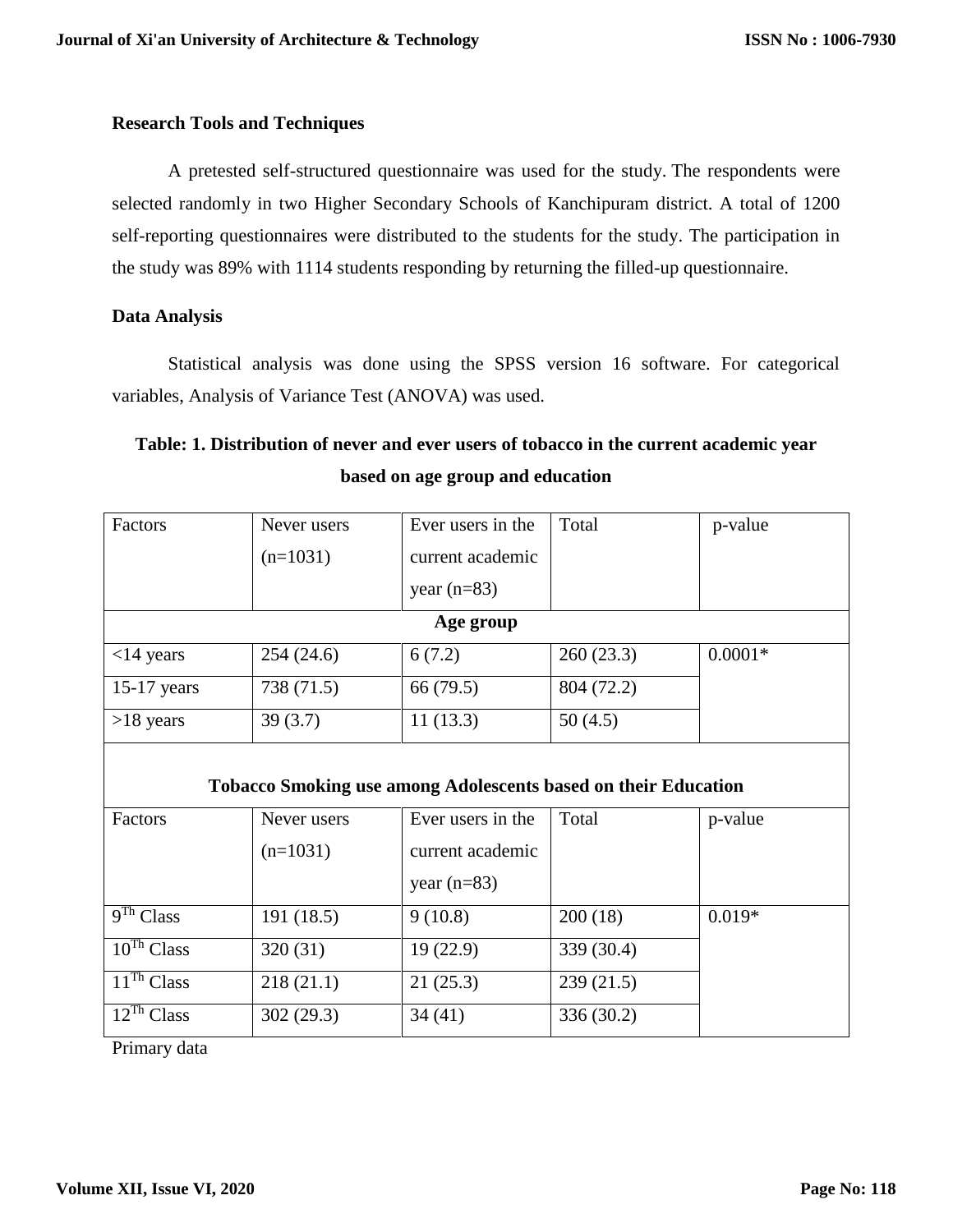The above table shows that  $24.6\%$  of the respondents belong to the age group of  $\leq 14$ years have never use tobacco smoking, 7.2% of the respondents belong to the age group of <14 years have ever used tobacco smoking in the current academic year, 71.5% of the respondents belong to the age group of 15-17 years have never used tobacco smoking while as 79.5% of the respondents belong to the age group of 15-17 years have ever used tobacco smoking in the current academic year, 3.7% of the respondents belong to the >18 years never used tobacco smoking while as 13.3% of the respondents belong to the age group of >18 years have ever used tobacco smoking in the current academic year. A significant difference was observed among the age groups of respondents.

With regard to education of the respondents, the above table reveals that 18.5% of the respondents who studied up to class 9<sup>th</sup> have never use tobacco smoking as compared to 10.8% of the respondents who studied up to  $9<sup>th</sup>$  have ever used tobacco smoking in the current academic year,  $31\%$  of the respondents who studied up to  $10<sup>th</sup>$  standard have never used tobacco smoking as compared to 22.9% of the respondents who studied up to  $10<sup>th</sup>$  standard have ever used tobacco smoking in the current academic year,  $21.1\%$  of the respondents who studied up to  $11<sup>th</sup>$  standard have never used tobacco smoking as compared to 25.3% of the respondents who studied up to  $11<sup>th</sup>$  standard have ever used tobacco smoking in the current academic year, 29.3% of the respondents who studied up to  $12<sup>th</sup>$  standard have never used tobacco smoking as compared to 41% of the respondents who studied up to  $12<sup>th</sup>$  standard have ever used tobacco smoking in the current academic year. A significant difference was observed among the respondents based on their education.

## **FINDINGS**

- $\geq 71.5\%$  of the respondents belong to the age group of 15-17 years have never used tobacco smoking while as 79.5% of the respondents belong to the age group of 15-17 years have ever used tobacco smoking in the current academic year.
- $\geq$  31% of the respondents who studied up to 10<sup>th</sup> standard have never used tobacco smoking.
- $\geq 41\%$  of the respondents who studied up to  $12<sup>th</sup>$  standard have ever used tobacco smoking in the current academic year.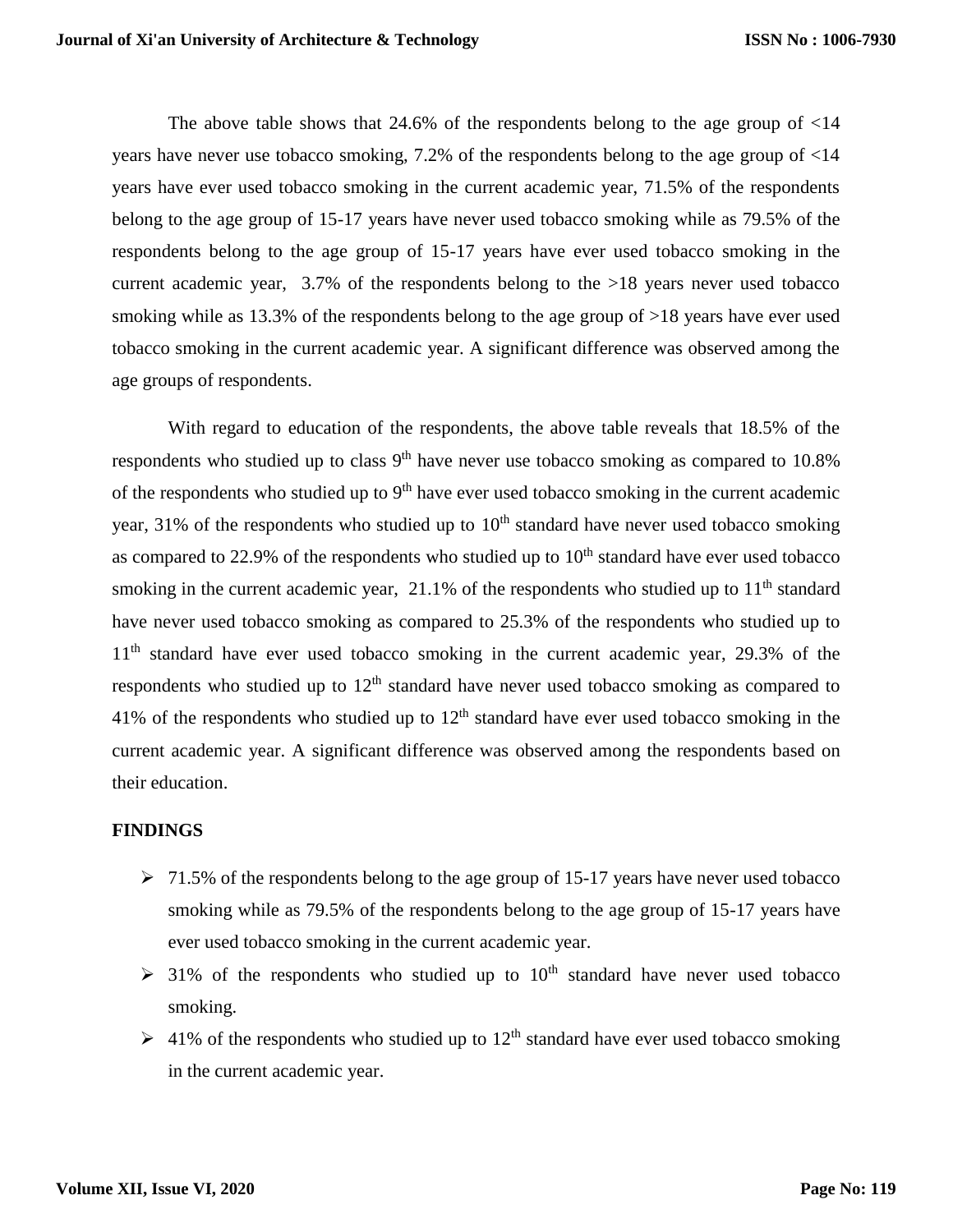#### **PREVENTIVE STRATEGIES**

Considering the enormous adverse health consequences accompanying tobacco addiction, it is very important to develop preventive strategies to reduce tobacco consumption. Preventive strategies especially focused towards children and adolescents need to be initiated on emergent basis. This is more important for the developing countries like India, which have become the main targets of advertisement and promotional propaganda of various multinational tobacco companies [Patel, DR; 1999].

Preventive approaches include spreading awareness about the actual hazards of tobacco in the community especially among the vulnerable children and adolescents, curbs on advertisement and promotional campaigns, early identification of the users and providing treatment [Kumar, S; 2000].

#### **Early Education**

The benefits of early educational programs have been well reported for school children [Swadi, H. & Zeitlin, H; 1987]. Such programs should not only focus on the harms caused by cigarette smoking but also on those caused by other forms of tobacco use like smoking hooka and beedis, and by the smokeless forms like gutka. In fact, a majority of Indian people are not aware of the health consequences caused by smokeless tobacco products. Added to this, a wrong belief is being spread throughout the country that beedis are less harmful than cigarettes. Some indirect promotional efforts even spread an untruth about some beneficial effects of beedis such as being abdominal gas and constipation reliever! Thus, in a country like India, widespread community awareness program on the hazards of local and cheaper tobacco products like beedis and gutka are more essential than few school based programs. A couple of programs are already in progress for the street children in India. A training module has been prepared for the nongovernmental organizations (NGOs), for offering needbased intervention to the street children. The work was conducted under the auspices of WHO, UNICEF, and the Ministry of Health & Family Welfare of the Indian Government. Drug abuse and high-risk behavior have also been studied among the street children. UNICEF is conducting training courses for NGOs and street educators who are expected to find and help the street children abusing drugs [Ray, R; 2000].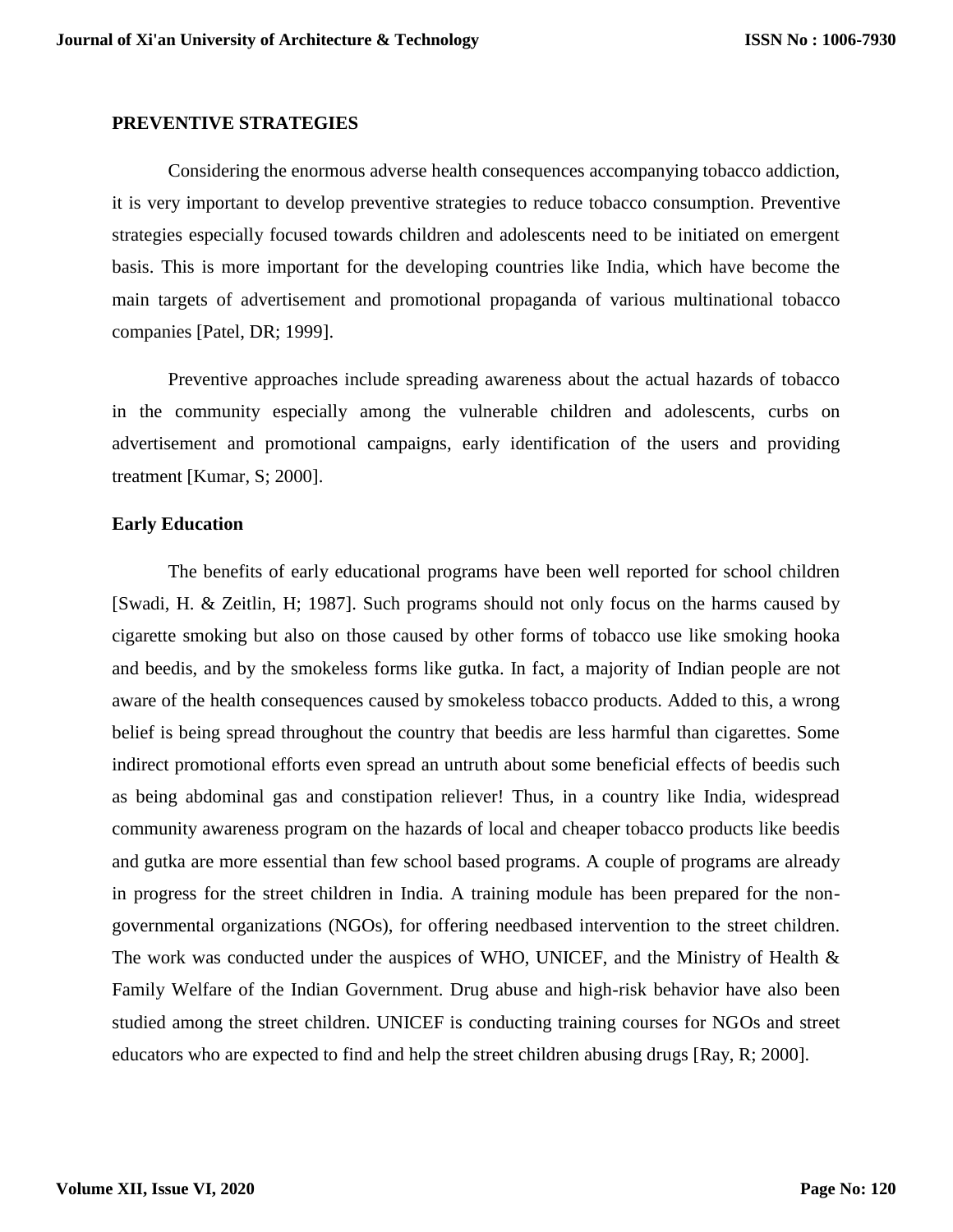### **Curb on media advertisements and tobacco promotion**

A very important step in primary prevention is the revamp of the existing tobacco policies of the government. The Government of India has recently taken some important legal measures, but there are still many problems in the enforcement of tobacco related law. Restrictions have been imposed on sales and on tobacco use in public places like railway stations, airports, hospitals and governmental offices. However, the more important aspect would be the strict observation and control of such restrictions. The sales of all tobacco products including the MSTP and their easy access strongly need to be banned for children and adolescents. An initiative in this regard has been taken by stopping tobacco sale in vicinity of schools. Countries like UK have imposed age restrictions in purchase of tobacco products. Stopping sales of tobacco to children is an important step towards reducing the number of tobacco users among the new generation [Gupta, PC. Gutka; 1999].

## **Overall community development**

The limitations of the long-term success of the schoolbased interventions [Nutbeam, D. et al; 1993] have led researches to advocate approaches involving the creation of a wide social environment supportive of nonsmoking. This is extremely relevant to Indian societies, where economic disparity, unemployment, illiteracy and homelessness have been associated with all kinds of addictive behavior including the tobacco use by children.

## **Legal Aspects**

Tobacco industry has been facing strong opposition from the legal and public forums similar to those in the Western countries like USA. As the dangers of smoking began getting more and more identified, legal enforcements for prohibition of tobacco advertisements and declaration of nonsmoking zones have become a worldwide phenomenon, especially in the last 2-3 decades. India has recently passed the Tobacco Products Bill 2001 [Mudur, G; 2001], which prohibits advertisement of all tobacco products, smoking at public places and selling tobacco to persons under 18 years of age. It also directs the manufacturers of tobacco products to indicate the nicotine and tar contents and warnings of adverse health effects of tobacco products on packages in both English and regional languages. In addition, the bill places a total ban on sponsorship of any sport or cultural events by tobacco companies. During the last 5 years, the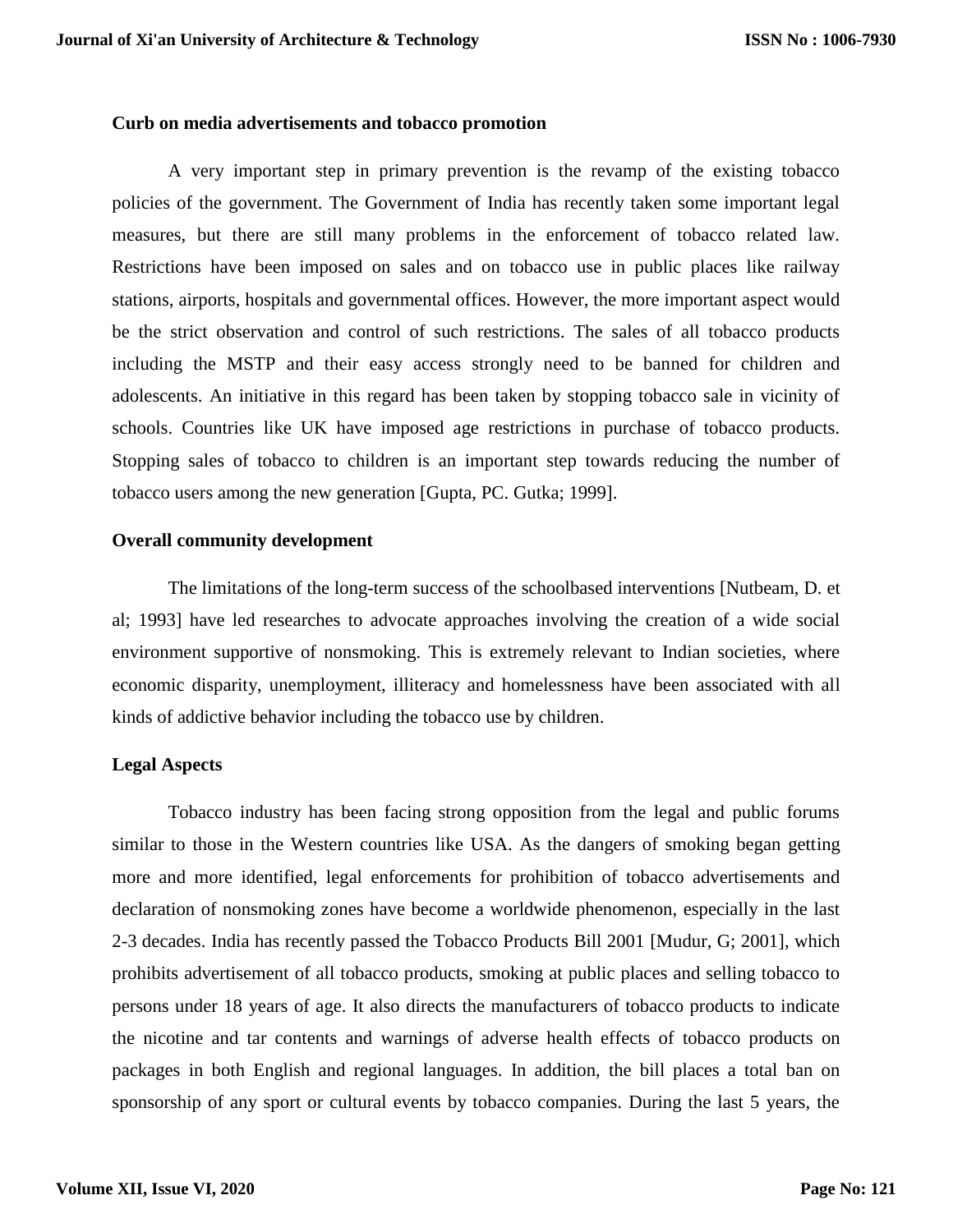State Governments have also passed relevant orders for smoking ban in public places. One such order prohibits the sale of tobacco products within 100 m of schools [Kumar, S; 2000]. The effectiveness of many of these steps is now well documented. Long term studies have shown that a ban on advertising tobacco products is effective in reducing their consumption [Bjartveit, K. Lund, KE; 1998]. It is also important that an addictive product associated with serious diseases and death, must not be allowed to be presented to public through sexy, glamorous and macho images [Rode, P, Oswald, J; 2001]. Enforcements of laws have often been a problem in India. For example, although nonsmoking zones exist at important public places, especially in the large cities, there is an utter disregard for them. Nobody minds smoking by others, particularly in villages or small cities. There is a need to initiate massive

## **CONCLUSION**

Humans have used tobacco in many forms for several centuries. Its use often starts early in life. In recent years, there has been a rising trend in tobacco use, more in smokeless forms in India. There are no nationwide data available in India on the exact extent of the tobacco use among adolescents, although a number of surveys have been reported from different parts of the country. These show a general tendency towards an increase in tobacco use by the youth for the past few decades, with an emphasis on the use of smokeless tobacco. This is a matter of great public health concern. Psychosocial factors have an important role to play in initiation of this habit. It has been observed that a large number of adolescents pick up this habit from their family members or the peers. Advertisements of tobacco products and promotional campaigns by the manufacturers also play an important role in initiation of the habit by adolescents. This has attracted the attention of health professionals, media and law enforcement agencies. The local governments are also taking steps in putting curbs over the sales of tobacco products to children, and in regulating tobacco advertisements.

## **References**

- 1. World Health Organization, (2008). *Report on the Global Tobacco Epidemic. The MPOWER Package*, World Health Organization, Geneva, Switzerland.
- 2. Dikshit, R. Gupta, P. C. Ramasundarahettige, C. et al., (2012). "Cancer mortality in India: anationally representative survey," *The Lancet*, *379*(9828), pp. 1807–1816,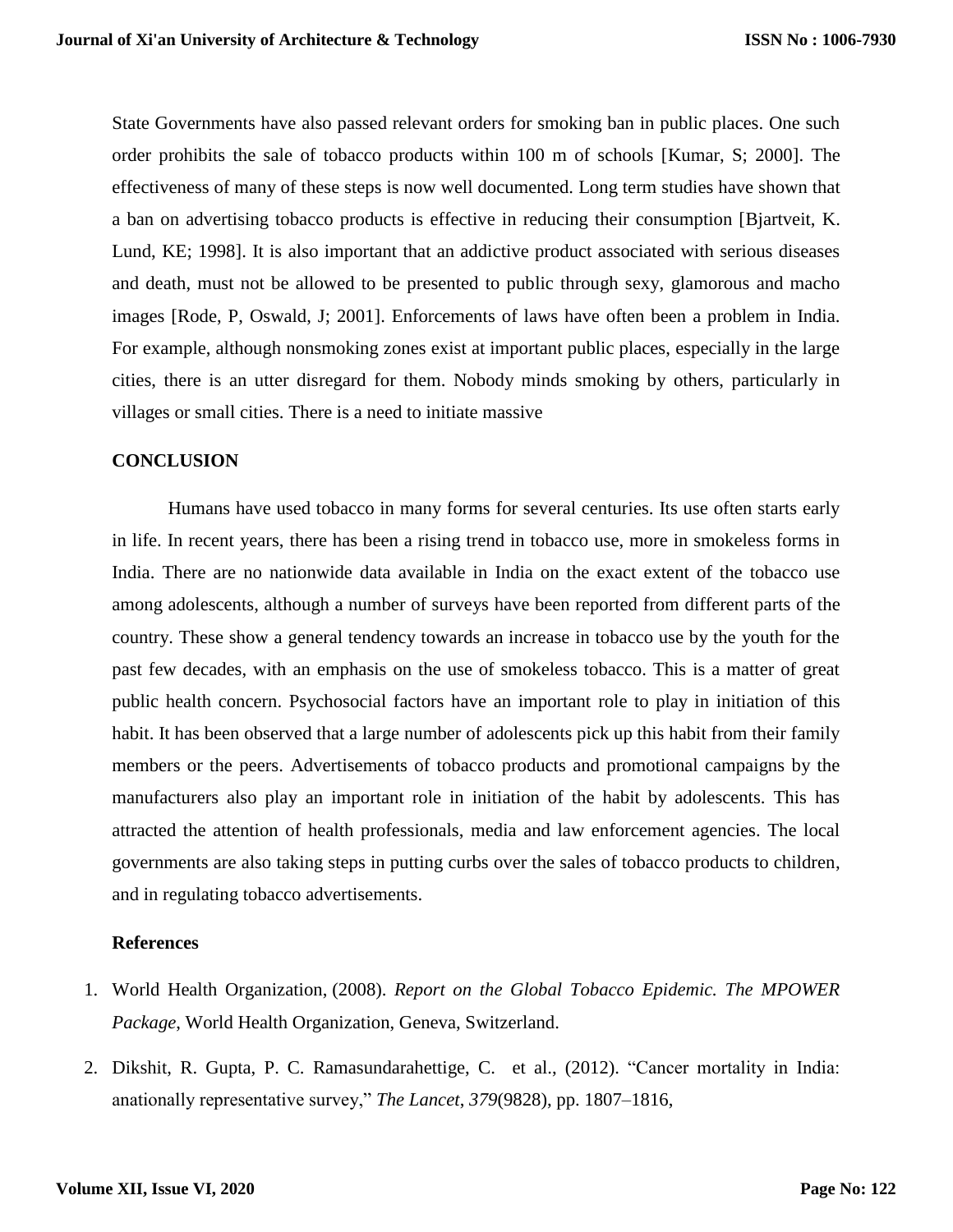- 3. Arunachalam, D. Thirumoorthy, A. Devi, S. and Thennarasu. (2011). "Quality of life in cancer patients with disfigurement due to cancer and its treatments," *Indian Journal of Palliative Care*, *17*(3), pp. 184–190.
- 4. Ferlay, J. Shin, H. R. Bray, F., Forman, D., Mathers, C. and Parkin, D. M. (2010). "Estimates of worldwide burden of cancer in 2008: GLOBOCAN 2008," *International Journal of Cancer*, 127(12), pp. 2893–2917.
- 5. Regional Cancer Centre, (2012). *Hospital based Cancer Registry, Consolidated Report 1982– 2011*, Regional Cancer Centre Publication, Thiruvananthapuram, India.
- 6. Rao, V. and Chaturvedi, P. (2010). "Tobacco and health in India," *Indian Journal of Cancer*, *47*(1), pp. 3–8.
- 7. International Institute for Population Sciences (IIPS), (2010). *Global Adult Tobacco Survey India (GATS, India), 2009-2010*, Ministry of Health and Family Welfare, Government of India, New Delhi, India.
- 8. The Economic Times, (2016). "India had world's largest youth population: UN report," [http://articles.economictimes.indiatimes.com/2014-11-18/news/56221890\\_1\\_demographic](http://articles.economictimes.indiatimes.com/2014-11-18/news/56221890_1_demographic-dividend-youth-population-osotimehin)[dividend-youth-population-osotimehin.](http://articles.economictimes.indiatimes.com/2014-11-18/news/56221890_1_demographic-dividend-youth-population-osotimehin)View at: [Google Scholar](https://scholar.google.com/scholar_lookup?title=India%20had%20world%27s%20largest%20youth%20population:%20UN%20report&author=%20The%20Economic%20Times)
- 9. Kaur, J. and Jain, D. C. (2011). "Tobacco control policies in India: implementation and challenges," *Indian Journal of Public Health*, 55(3), pp. 220–227.
- 10. Kumar, V., Talwar, R., Roy, N., Raut, D. and Singh, S. (2014). "Psychosocial determinants of tobacco use among school going adolescents in Delhi, India," *Journal of Addiction*, vol. 2014, Article ID 170941.
- 11. Park, S. H. (2011). "Smoking and adolescent health," *Korean Journal of Pediatrics*, 54(10), pp. 401–404.
- 12. World Health Organisation, (2002). *What about Boys: A Literature Review on the Health and Development of Adolescent Boys*, World Health Organisation, Geneva, Switzerland.
- 13. Gajalakshmi, V. and Kanimozhi, C.V. (2010). "A survey of 24000 students aged 13–15 years in India: Global Youth Tobacco Survey 2006 and 2009," *Tobacco Use Insights*, 3, pp. 23–31.